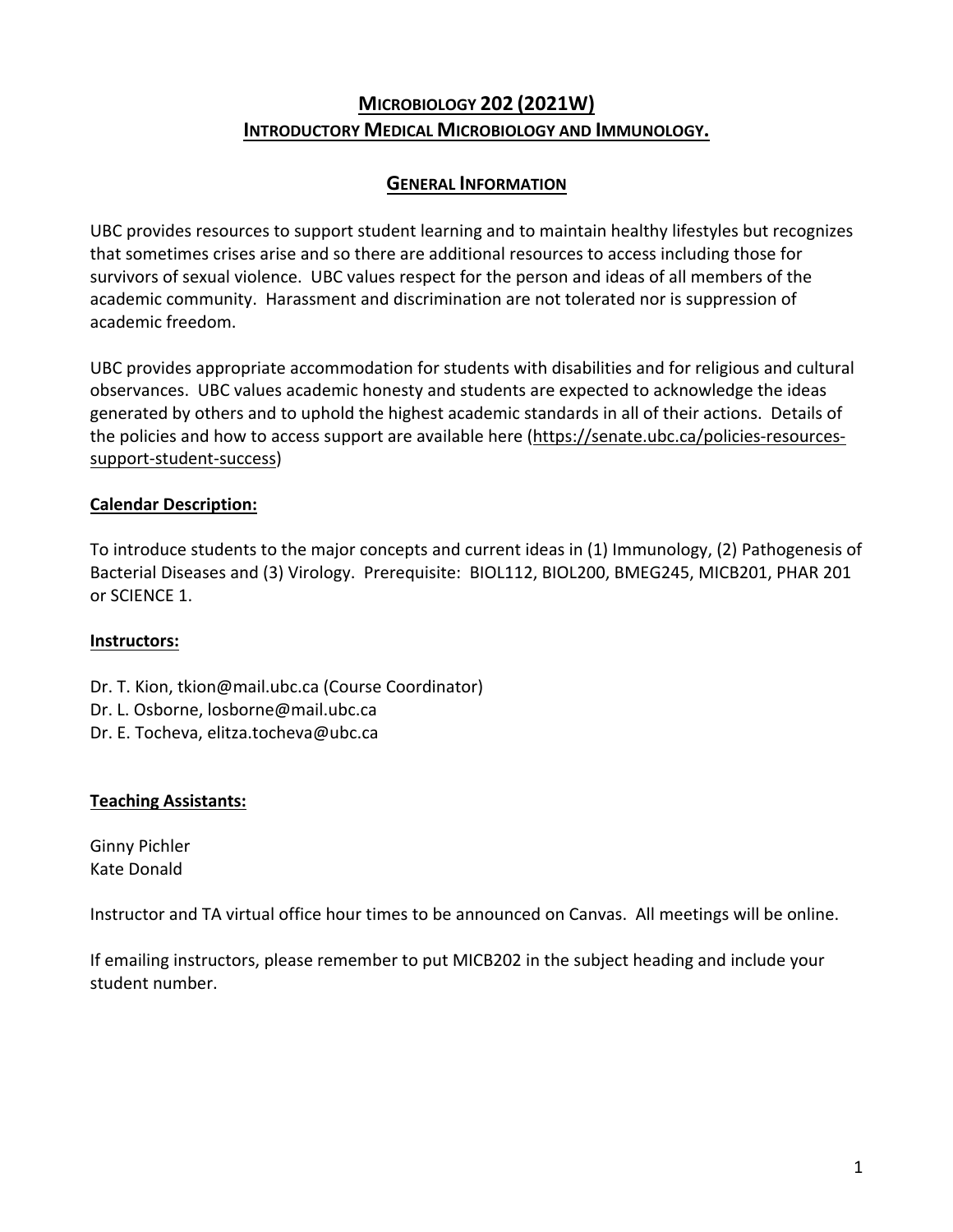### **Covid Safety in the Classroom (current as of Sept. 6/21– information may change as the term progresses):**

i. **Masks**: Masks are **required** for all indoor public spaces on campus, including classrooms, as per the BC Public Health Officer orders and UBC policy. For our in-person meetings in this class, it is important that all of us feel as comfortable as possible engaging in class activities while sharing an indoor space. For the purposes of this order, the term "masks" refers to medical and non-medical masks that cover our noses and mouths. Masks are a primary tool to make it harder for Covid-19 to find a new host. You will need to wear a medical or non-medical mask for the duration of our class meetings, for your own protection, and the safety and comfort of everyone else in the class. You may be asked to remove your mask briefly for an ID check for an exam, but otherwise, your mask should cover your nose and mouth. Please do not eat in class. If you need to drink water/coffee/tea/*etc*, please keep your mask on between sips.

Students who need to request an exemption to the indoor mask mandate must do so based on one of the grounds for exemption detailed in the PHO Order on Face Coverings (COVID-19). Such requests must be made through the Center for Accessibility (info.accessibility@ubc.ca).

Mask wearing protects you as well as others in your environment. Let's do everything we can as a community to stop the spread of this virus.

**ii. Vaccination**: If you have not yet had a chance to get vaccinated against Covid-19, vaccines are available to you, free, and on campus. I will post the days/times/locations of vaccine clinics on the MICB 202 Canvas Homepage. The higher the rate of vaccination in our community overall, the lower the chance of spreading this virus. You are an important part of the UBC community. Please arrange to get vaccinated if you have not already done so.

**iii. Seating in class:** To reduce the risk of Covid transmission, please sit in a consistent area of the classroom each day. This will minimize your contacts and will still allow for the pedagogical methods planned for this class to help your learning.

#### **Your personal health:**

### **If you're sick, it's important that you stay home – no matter what you think you may be sick with (***e.g***., cold, flu, other).**

- A daily self-health assessment is required before attending campus. Every day, before coming to class, complete the self-assessment for Covid symptoms using this tool: https://bc.thrive.health/covid19/en (this is also posted on the MICB202 Canvas Homepage.
- Do not come to class if you have Covid symptoms, have recently tested positive for Covid, or are required to quarantine. You can check this website to find out if you should self-isolate or self-monitor: http://www.bccdc.ca/health-info/diseases-conditions/covid-19/selfisolation#Who.

Your precautions will help reduce risk and keep everyone safer. In this class, the marking scheme is intended to provide flexibility so that you can prioritize your health and still be able to succeed Do not come to class if you are sick, have Covid symptoms, have recently tested positive for Covid, or are required to quarantine. This precaution will help reduce risk and keep everyone safer. In this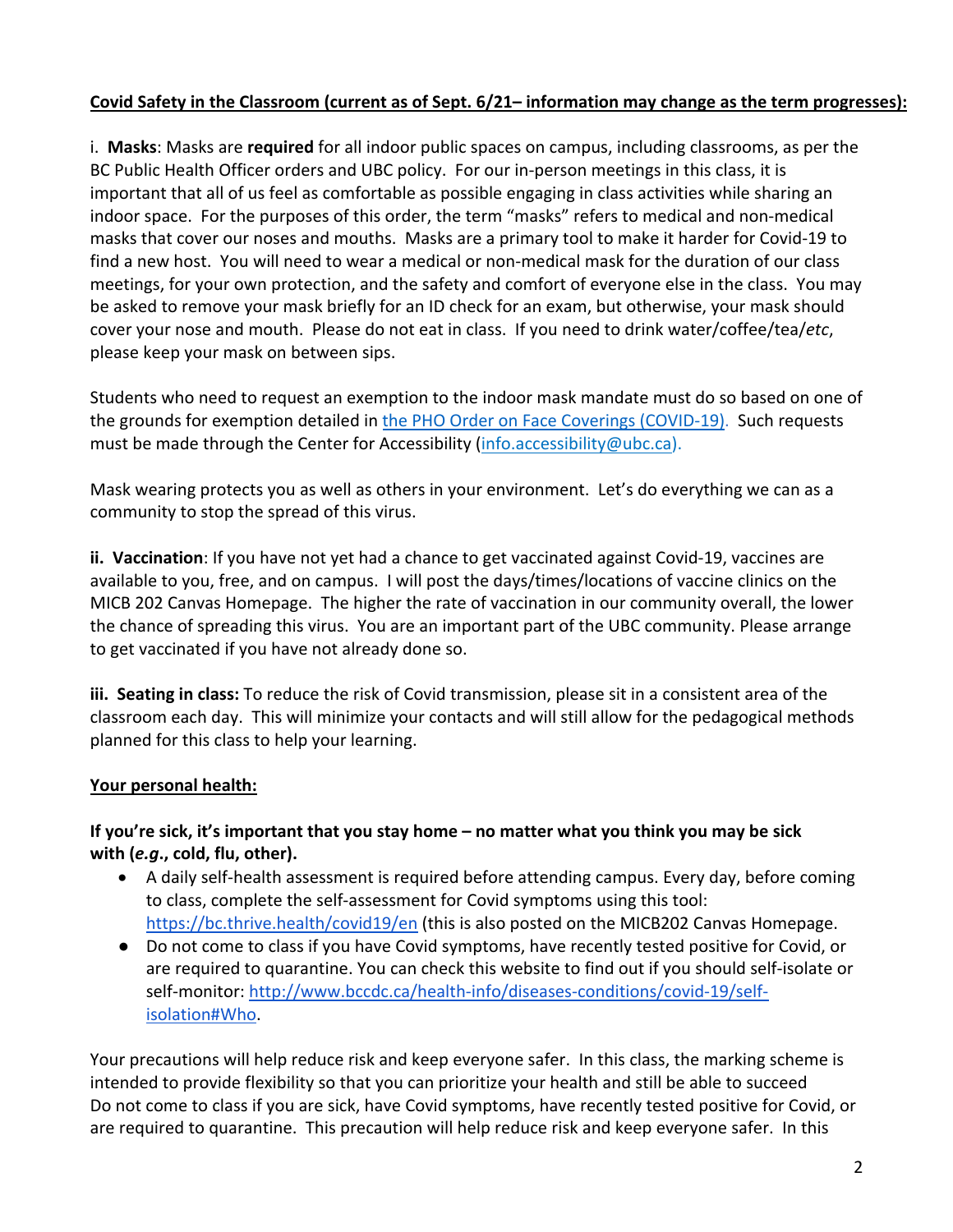class, the marking scheme is intended to provide flexibility so that you can prioritize your health and still be able to succeed:

- We will use the best 4 of 6 Canvas quiz grades.
- We will use the best 3 of 4 case study grades.
- The communication assignment can be worth 15 to 25% of your course grade, and the weight of the midterm or final exam reduced.

## **If you do miss class because of illness:**

- Make a connection early in the term to another student or a group of students in the class. You can help each other by sharing notes. If you don't yet know anyone in the class, post on the discussion forum to connect with other students.
- Consult the class resources on Canvas. We will post the readings and PowerPoint slides for each class day.
- Use the discussion forum for help
- Come to office hours (they're online, so you can join from anywhere).
- See the marking scheme for reassurance about what flexibility you have.
- If you are concerned that you will need to miss a particular key activity due to illness, contact us to discuss.

**If you are sick on a midterm exam day,** please email the instructor as soon as you are confident you should not come to the scheduled exam. We would strongly prefer that you contact us to make an alternate arrangement than for you to come to the exam while you are ill. If you do show up for an exam and you are clearly ill, you will be asked to leave and we will make alternate arrangements with you. It is much better for you to email ahead of time and not attend.

**If you are sick on a final exam day**, do not attend the exam. You must apply for deferred standing (an academic concession) through Science Advising no later than 48 hours after the missed final exam/assignment. Students who are granted deferred standing write the final exam/assignment at a later date. Learn more and find the application online: https://science.ubc.ca/students/advising/concession

For additional information about academic concessions, see the UBC policy here: http://www.calendar.ubc.ca/vancouver/index.cfm?tree=3,329,0,0

# **Instructor Health:**

**If the instructor is sick:** We will do our best to stay well, but if we become ill, develop Covid symptoms, or test positive for Covid, then we will not come to class. If that happens, here's what you can expect:

- If we are well enough to teach, but are taking precautions to avoid infecting others, we may have an online session or two. If this happens, you will receive an email telling you how to join the class (the information will also be posted on Canvas). You can anticipate that this would very likely be a last-minute email. Our classroom will still be available for you to sit and attend an online session, in this (hopefully rare) instance.
- If we are not well enough to teach, Dr. Kion will substitute for Drs. Osborne and Tocheva, Dr. Osborne will substitute for Dr. Kion.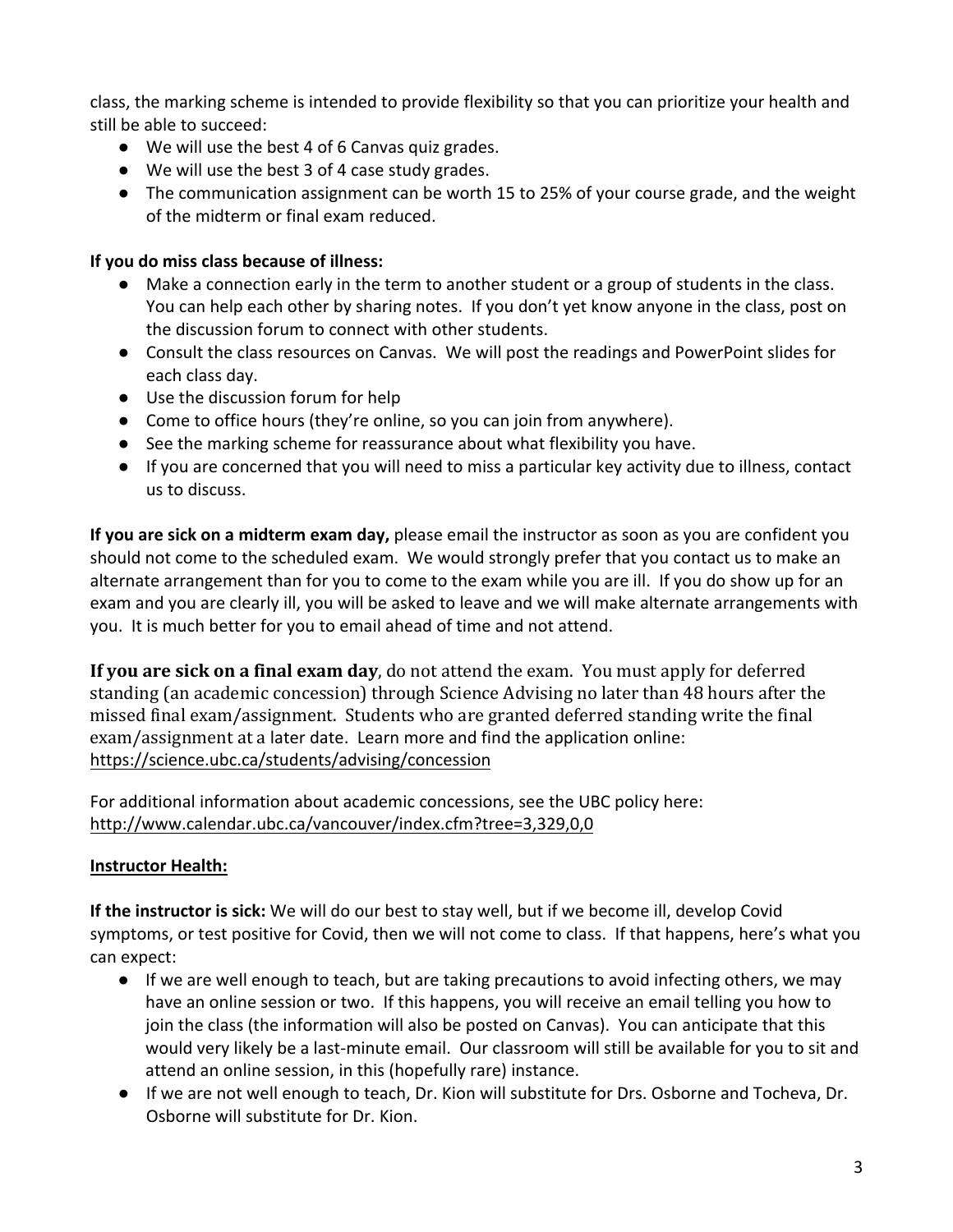#### **Course Reading Package:**

The MICB202 Course Reading Package has been moved online to Canvas. Each page in the immunology, virology and bacterial pathogenesis segments have images, links to animations/videos, review questions and a self-assessment quiz. Students can copy and paste the notes into their own documents and annotate them as appropriate.

All of the material in the MICB202 Course Reading Package is required reading and can be the subject of exam questions, even if not covered during the lecture periods.

### **Copyright:**

All materials of this course (course handouts, lecture slides, assessments, course readings, *etc*.) are the intellectual property of the Course Instructor or licensed to be used in this course by the copyright owner. Redistribution of these materials by any means without permission of the copyright holder(s) constitutes a breach of copyright and may lead to academic discipline.

### **Course Web Site:**

The MICB202 Canvas Site will be used as an important learning resource. Learning objectives, lecture materials, review questions, practice exams and links to site containing relevant animations are posted. Students can access this site at **canvas.ubc.ca** using their Campus Wide Login. Material posted in instructors' slides is also considered testable. Further clarification will be provided in lectures.

All of the material on the Canvas site is the intellectual property of the instructors. Posting the course materials to another site – *e.g*., Discord, Facebook, Chegg – constitutes a violation of copyright and is considered to be non-academic misconduct. Please do not re-distribute course materials.

#### **Learning objectives:**

At the end of the course, the students will have a general understanding of the different types of disease-causing pathogens and how they try to evade the body's immune system. The students will also have a basic understanding of the different ways in which the immune system fights microbial disease. They will also understand the basic concepts underlying many important health issues including AIDS, vaccines and the proper use of antibiotics.

MICB202 strives to reinforce and illustrate concepts in cell biology, molecular biology and biochemistry that students have been exposed to in BIOL200 and BIOL201. It also prepares students for more advanced courses in Microbiology, Immunology, Cell Biology and Biochemistry.

The course emphasizes a conceptual understanding of the cells and molecules involved in these processes and also seeks to connect these to real life examples that the students are familiar with. Where appropriate, quantitative skills are emphasized.

#### **Course schedule:**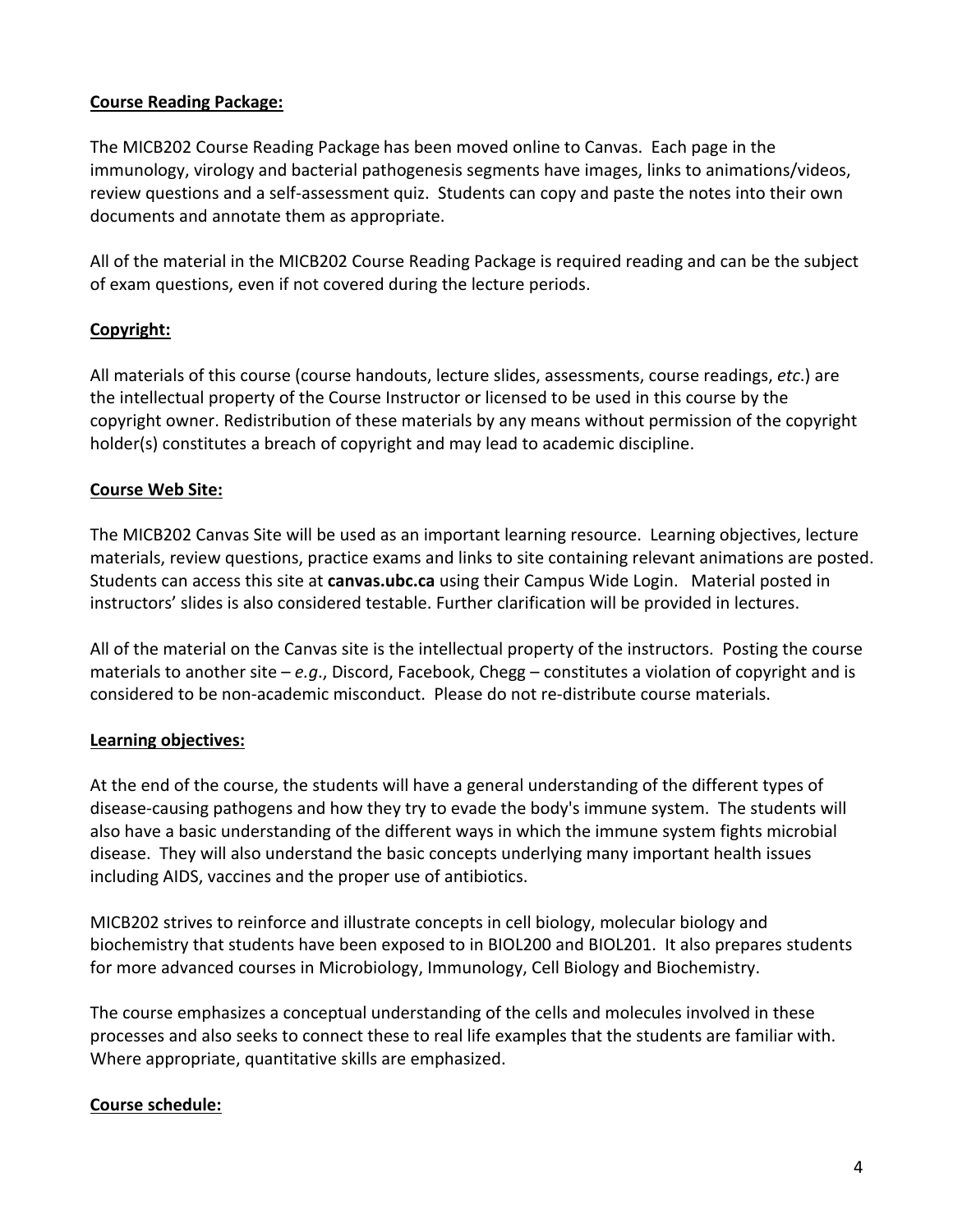Sept. 8 – Oct. 4 – Immunology – Dr. Osborne Oct. 6 – Nov. 3 – Virology – Dr. Kion Nov. 5 – Dec. 6 – Bacterial Diseases – Dr. Tocheva

Sept. 30 – UBC closed, National Day of Truth and Reconciliation Oct. 12 – UBC closed, Thanksgiving Holiday Oct. 13 – Midterm, Immunology content only Nov. 10 – Nov. 12 – no class, Reading break

## **iClicker Cloud:**

UBC has provided a subscription to iClicker Cloud for all students. iClicker Cloud will work similar to the iClicker system that you have used in the classrooms, but you'll use your phone or tablet to answer questions. A student guide to iClicker Cloud can be found here https://lthub.ubc.ca/guides/iclicker-cloud-student-guide/ (this link is also on Canvas).

iClickers may be used in class, but they are not used as part of the course grades. Participation in iClicker questions is encouraged but is not mandatory.

### **Grade Distribution:**

Virology Quizzes – 5% Midterm Exam – 25% Bacterial Diseases Quizzes – 5% Final Exam – 50% Immunology/Virology Assignment – 5%

Immunology Quizzes – 5% Immunology/Bacterial Diseases Assignment – 5%

• The grading scheme is final and will **NOT** be changed. MICB202 grades are **NOT** scaled.

#### **Quizzes & Assignments:**

Throughout the term, you may be required to complete several quizzes and assignments that will contribute to your course grade. The quizzes and assignments may consist of a variety of questions including: fill-in-the-blanks, multiple-choice, short answer and data analysis questions. These quizzes and assignments will be set up on Canvas using the quiz tool. Quiz and assignment grades will be released once the quiz due date has passed and have been graded by the TAs and/or the instructors.

The Immunology segment will have 3 quizzes – the grades of the best 2 completed quizzes will be used in the calculation of the Immunology Quizzes grade.

The Virology segment will have 3 quizzes – the grades of the best 2 completed quizzes will be used in the calculation of the Virology Quizzes grade.

The Bacterial Diseases segment will have 2 quizzes – the grades of the best 2 quizzes assignments will be used in the calculation of the Virology Quizzes grade.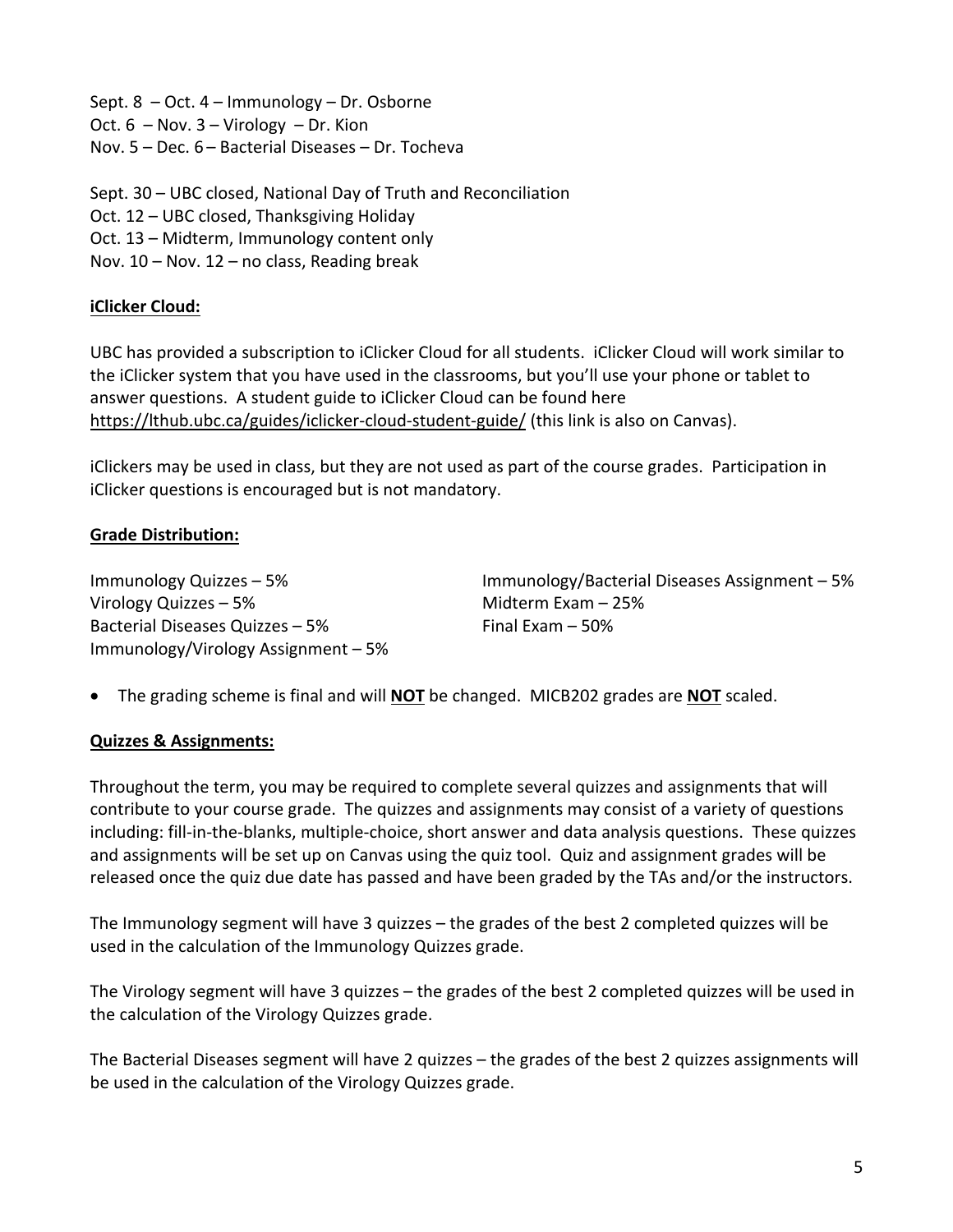There will also be two assignments. The assignments will be set up like the quizzes but will integrate concepts from two modules. Assignment #1 will link concepts from Immunology and Virology. Assignment #2 will link concepts from Immunology and Bacterial Diseases.

### **Final Exam:**

**Final Examination:** Instructors cannot rearrange the date and time for students to write the final examination because of employment or travel conflicts *etc*. Students that are absent during the final exam must report to the Dean's Office as soon as possible and request a form for a Deferred Exam. The Dean's office will require valid documentation to explain your absence from an exam.

The exam period is set for Saturday Dec.  $11<sup>th</sup>$  – Wednesday Dec. 22<sup>nd</sup>, 2021 inclusive. Exams are scheduled for 7 days a week (*i.e.,* exams can be on Sunday).

Missed Final Exams: Students that are absent during the final exam must report to the Dean's Office as soon as possible and request a form for a Deferred Exams. The Dean's office will require valid documentation to explain your absence from an exam. Deferred Exams are scheduled by the Enrolment Services and are usually held during the term 2 exam session.

Note that instructors are not permitted to rearrange the times of final exams for students other than in a case of exam hardship. An exam hardship is defined as 3 exams within a 24-hour period. For example, Student "A" has an exam at 8:30 am, 12:00 noon and 7 pm; this is an exam hardship and the 2nd exam would be rescheduled (probably to the following day). An example of what is **NOT** an exam hardship: Student "B" has exams scheduled at 8 am, 12:00 noon, then 8 am the following day. The third exam is in the next 24-hour period.

### **Final Examination Questions Format:**

- Exam questions will be multiple-choice format and test only the Virology and Bacterial Diseases.
- The subject of most of the exam questions will be drawn from material in the Canvas pages. Some of the exam questions may be based on material covered by your instructor in class (for example, a disease outbreak not included in the Canvas pages) - the number of questions would reflect the amount of time discussed in class.
- Some parts of the Canvas pages may not be explicitly dealt with during class time; nevertheless, students are still responsible for this material for exam purposes.
- Many exam questions will involve problem solving. You will need to integrate multiple concepts from different portions of a given segment (*e.g*., how would antibodies work act on viruses or bacteria).
- Students are required to produce one piece of photo-identification during the exams. UBC Student ID is preferable.

### **Alternate Assessment Application:**

The expectation in this course is that major assessments (*e.g.,* midterms, final exams) are written in person. You may be in a situation that prevents you from coming to campus (*e.g*., geographic location, medical or extenuating circumstances). If you are in this situation, you must apply for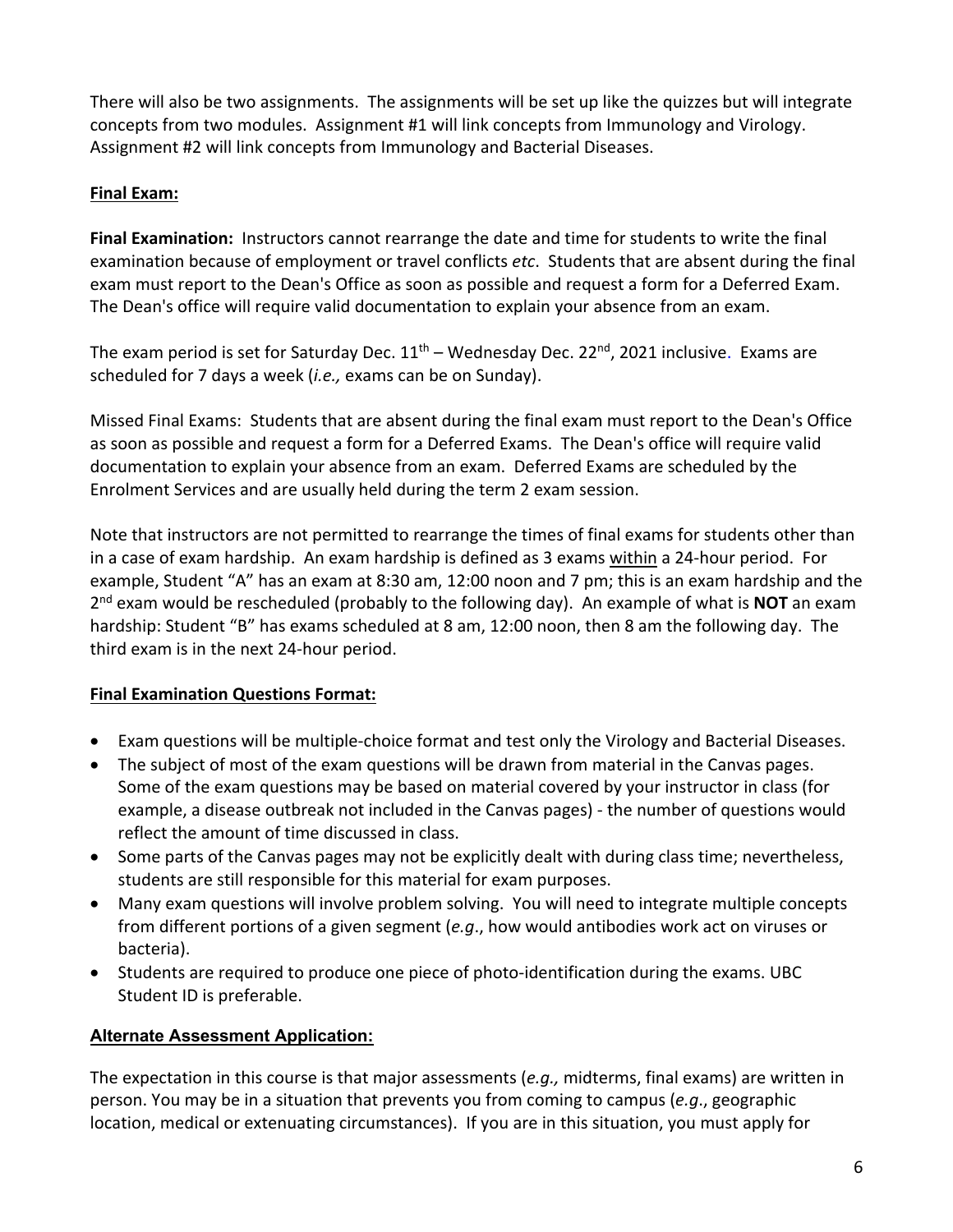alternate format assessments through Science Advising. Application and more information available online. https://science.ubc.ca/students/blog/applying-alternate-format-assessments-online-courses

### **Student Responsibilities:**

Students are responsible for:

- **Confirming their registration in the course.**
- Maintaining an active email address that is registered with the University for the purpose of communicating with the instructors, the Dean of Science, and Enrolment Services.
- Consulting the MICB202 Canvas site on a regular basis for announcements and other posted information.
- Classroom and/or online discussion should be civilized and respectful to everyone and relevant to the topic we are discussing. Any discussion from class that continues on Canvas or Piazza should adhere to these same rules and expectations.

## **Tutoring:**

Many private companies will offer tutoring services to students enrolled in courses at UBC, often for an hourly fee. The instructors of MICB202 do not support or endorse any of these services. The employees of these companies have had no contact or discussions with the instructors and **are not** provided with any of the course materials. Students are directed to use caution if hiring any of these companies. Appeals that the course grade was lower than expected because of incorrect information provided by these companies will not be accepted.

#### **Supporting Learning with Academic Integrity (adapted from Dr. C. Rawn, Dept. of Psychology, UBC):**

In the academic community – a community of which you are now a part – we deal in ideas. That's our currency, our way of advancing knowledge. By representing our own and others' contributions in an honest way, we are (1) respecting the rules of this academic community, and (2) showcasing how our own novel ideas are distinct from but relate to their ideas. This gives us a formal way to indicate where our ideas end and where others' begin.

But academic integrity goes well beyond formal citation. **Welcome to the academic community. You are expected to act honestly and ethically in all your academic activities, just like the rest of us.** 

Make sure you understand UBC's definitions of **academic misconduct, consequences**, and expectation that students must clarify how **academic honesty** applies for a given assignment. *Please ask if you're not sure.* http://www.calendar.ubc.ca/vancouver/index.cfm?tree=3,54,111,959 (While you're checking out the calendar, you might want to check out the "**Student Declaration and Responsibility**" statement you agreed to when you registered. http://www.calendar.ubc.ca/vancouver/index.cfm?tree=3,285,0,0#15613

### **What does academic integrity look like in MICB202?**

*At any time: if you are unsure if a certain type of assistance is authorized, please ask. If you have a*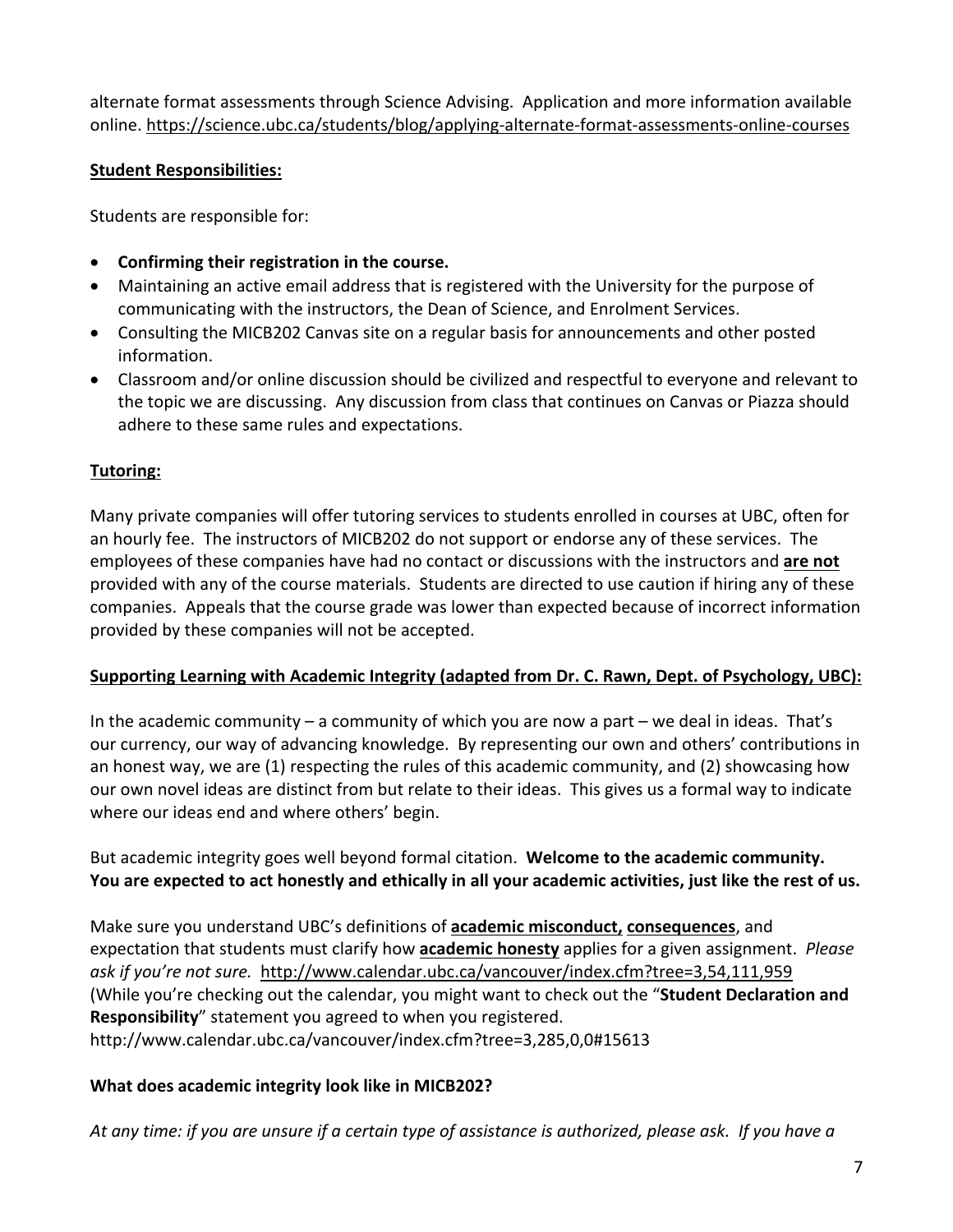*need that is unmet by existing course materials, course structure, and/or our learning community members, please ask.* 

**DO your own work.** All individual work that you submit should be completed by you and submitted by you. All assessments, large and small, are designed to help you learn and understand the concepts in the course and apply your knowledge to solve problems.

- It is *unacceptable* to buy/sell/swap/share assignment questions or answers on any platform.
- It is *unacceptable* to misrepresent your identity by using someone else to complete any portion of a course (*e.g.,* comment on a discussion board, complete a quiz question).
- It is *unacceptable* to help someone else cheat.
- It is *unacceptable* to copy answers from the course notes.

**AVOID collusion.** Collusion is a form of academic integrity violation that involves working too closely together *without authorization*, such that the resulting submitted work gains unfair advantage over other students because it is a measurement of the *group/pair/others'* understanding rather than the *individual* understanding. For example, collusion on an open book assignment or test includes working together to write answers or answering someone else's question in any forum. Assignments that are explicitly the product of group collaboration *have authorization*, so don't count as collusion.

**Preparing** to individually complete an assignment or test by studying together (*e.g*., discussing concepts, quizzing each other and giving feedback on each others' answers) doesn't count as collusion. In this course, **your assignments and tests must be** *individually written***.**

*Can I work with a classmate to co-create study notes?* Yes, you can create your own original collaborative notes, but it is *unacceptable* to post them on file-sharing websites (*e.g*., CourseHero, GoogleDocs). I recommend using the features in Canvas groups to ensure your work remains protected. Send me a message using Canvas Inbox, and I'll create a Group just for you. That will allow you to upload and share notes, and to work collaboratively on Pages (see this site for an introduction to these features). I also recommend starting your collaboration with a written agreement that addresses integrity issues, such as these: *Who else can see/use/contribute to these notes? How will we ensure we are not violating copyright?* 

**DO NOT share materials provided for you to use in this course.** We are working hard to provide all the materials you need to succeed in this course. In return, please respect our work. All assignment instructions, quiz questions and answers, discussion questions, announcements, PowerPoint slides, audio/video recordings, Canvas modules, and any other materials provided to you by the Teaching Team are for use in this course by students currently enrolled in MICB202 section 101.

• It is *unacceptable* to share any of these materials beyond our course, including by posting on file-sharing websites (*e.g*., CourseHero, GoogleDocs).